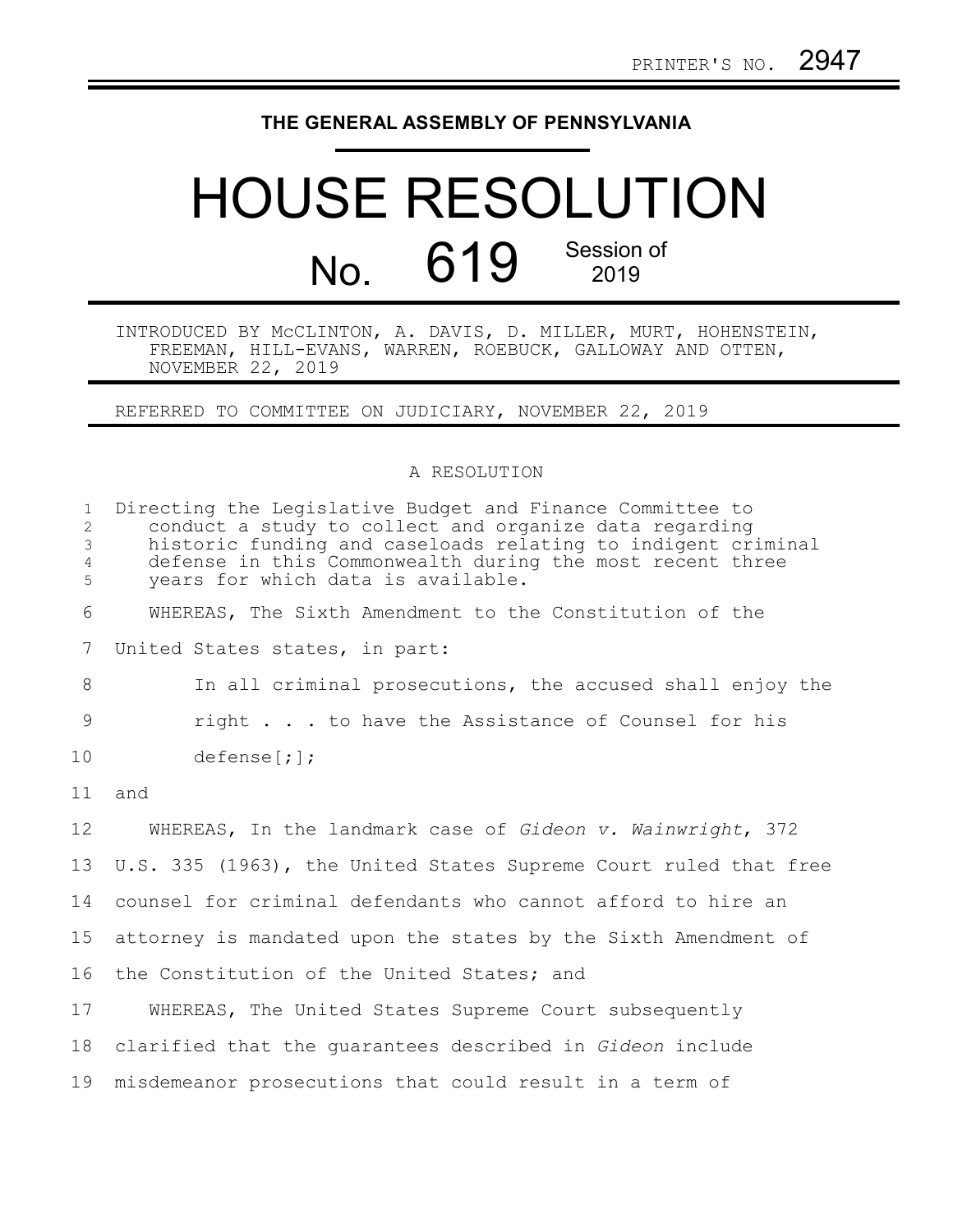imprisonment, juvenile delinquency proceedings and all critical proceedings subsequent to arrest; and 1 2

WHEREAS, The Constitution of Pennsylvania also guarantees to indigent criminal defendants a right to counsel; and WHEREAS, Since 1776, the Constitution of Pennsylvania has 3 4 5

provided that: 6

In all criminal prosecutions, the accused hath a right to be heard by himself and his counsel[;]; 7 8

and 9

WHEREAS, The Commonwealth of Pennsylvania provides indigent criminal defendant representation through a variety of means, including a county-based public defender system, court-appointed counsel, conflict counsel, pro bono representation and others; and 10 11 12 13 14

WHEREAS, The Public Defender Act, the act of December 2, 1968 (P.L.1144, No.358), mandates that: 15 16

In each county except the County of Philadelphia, there shall be a public defender, appointed as herein provided. Two or more counties may cooperate in the appointment of a public defender, as provided in the intergovernmental cooperation provisions of the Constitution of Pennsylvania or as provided by law[;]; 17 18 19 20 21 22

and 23

WHEREAS, The Public Defender Act further provides that: In lieu of, or in addition to assistant public defenders, the public defender may arrange for and make use of the services of attorneys at law admitted to practice before the Supreme and Superior Courts of this Commonwealth and the court of common pleas of the county or counties in which they may serve, when such attorneys volunteer to 24 25 26 27 28 29 30

20190HR0619PN2947 - 2 -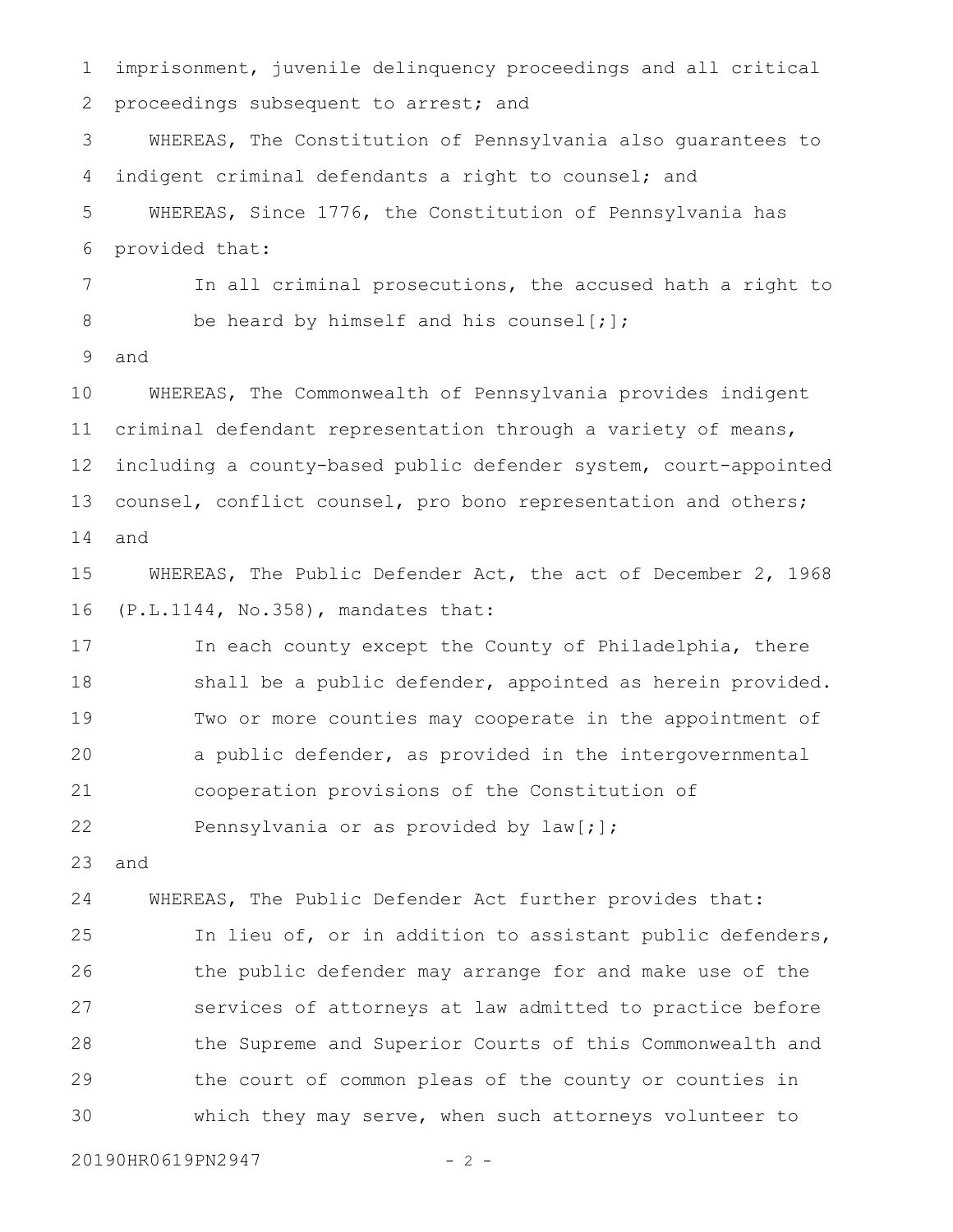act as assistants, without compensation, to enable him to carry out the duties of his office[;]; and WHEREAS, Funding for the criminal justice system in Pennsylvania, including indigent criminal defense, is primarily county-based; and WHEREAS, The interests of justice and therefore of all Pennsylvanians are best served when Pennsylvania's indigent criminal defense system operates in an effective and ethical manner, responsibly using sufficient funding to zealously represent its clients; therefore be it RESOLVED, That the House of Representatives direct the Legislative Budget and Finance Committee to conduct a study to collect and organize data regarding historic funding and caseloads relating to indigent criminal defense in the Commonwealth during the most recent three years for which data is available; and be it further RESOLVED, That the study shall determine the sources of funding and size of caseloads for indigent criminal defense in each county, including: (1) county-based public defenders; (2) Federal public defenders appearing in State court; (3) court-appointed counsel, including conflict counsel; (4) private representation provided pro bono or at reduced rates; and (5) any other source of indigent criminal defense representation that the committee determines to be informative; and be it further RESOLVED, That the study shall determine the amount of 1 2 3 4 5 6 7 8 9 10 11 12 13 14 15 16 17 18 19 20 21 22 23 24 25 26 27 28 29 30

20190HR0619PN2947 - 3 -